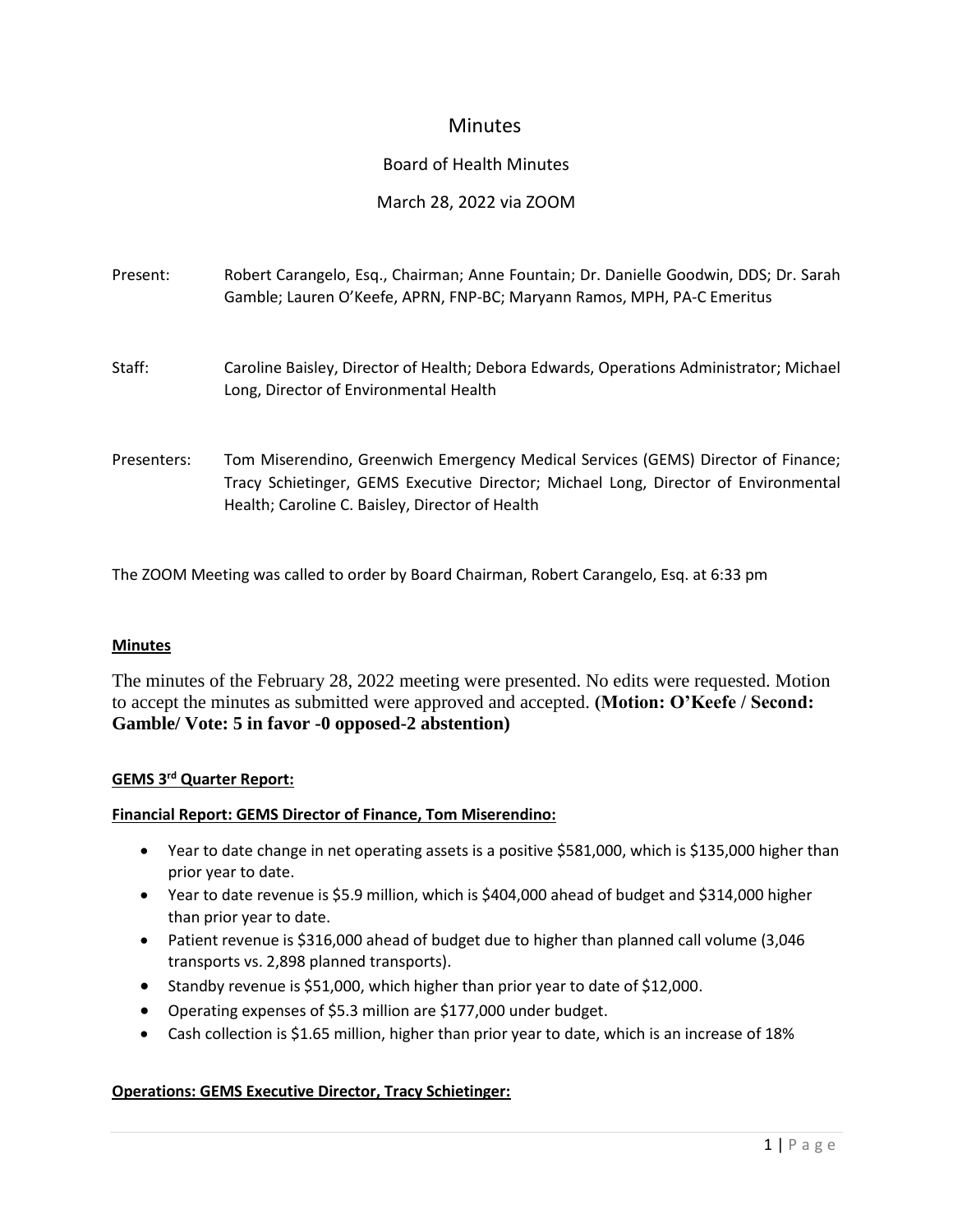- GEMS currently working on State and Federal level to increase reimbursements. Medicare wants to reduce the amount by 2%. Working at the federal level through some agencies to extend the Cares Act another five years.
- In June the State of Connecticut added the "treat no transport" reimbursement. GEMS is now able to bill but must meet certain criteria. Medicare reimbursement for this service is about \$80 and private insurance reimbursement is about \$220.
- GEMS currently interviewing to fill the position of Emergency Management Coordinator. This position will be a GEMS employee that the Town funds under a separate contract.
- Currently Station four is being built. Due to the weather progress has been slow.
- Two upcoming events for GEMS; a fund-raising Gala and a kid's triathlon.

### **Environmental Health Update: Michael Long, Director of Environmental Health:**

• Environmental Health has improved customer services over the years. The Division implemented a few processes to improve customer services, which include:

> 1. Implemented change in office hours to be the same as wetlands offices, planning and zoning and other land use agencies to help assist residents in the permitting process to get sign offs for each of these departments.

2. A staff member is now located at the front desk to be readily accessible to assist the public.

3. The Division's filing system was realigned making it easier to retrieve septic and well files.

4. Online ability for residents to request septic and well files. Online requests enable the staff to respond relatively quickly. During COVID many residents took advantage of this system. With the opening of Town Hall, the system is still being used but not as much.

5. Enhancements on the Town's website to let residents choose particular types of building permits and instructs them what they will need from each department.

- The Division had to concentrate on contact tracing especially in December 2021, and January 2022 forcing some environmental services to be put on hold.
- Database "Municipality" has been a struggle for the staff to work with because it is not a friendly system and the company has a high turnover of employees; which makes it difficult for the staff to resolve issues with the vendor. But the Division is making progress.
- Currently working with the Town to make the Division's inspection program digitalized. Changing the inspections process from paper to electronic inspections will make the process more efficient.
- Division's goal this year is to inspect restaurants three times this year, since one quarter this year the staff had to work on COVID-19 pandemic operations and could not do inspections.

### **COVID-19 Update: Caroline Baisley, Director of Health:**